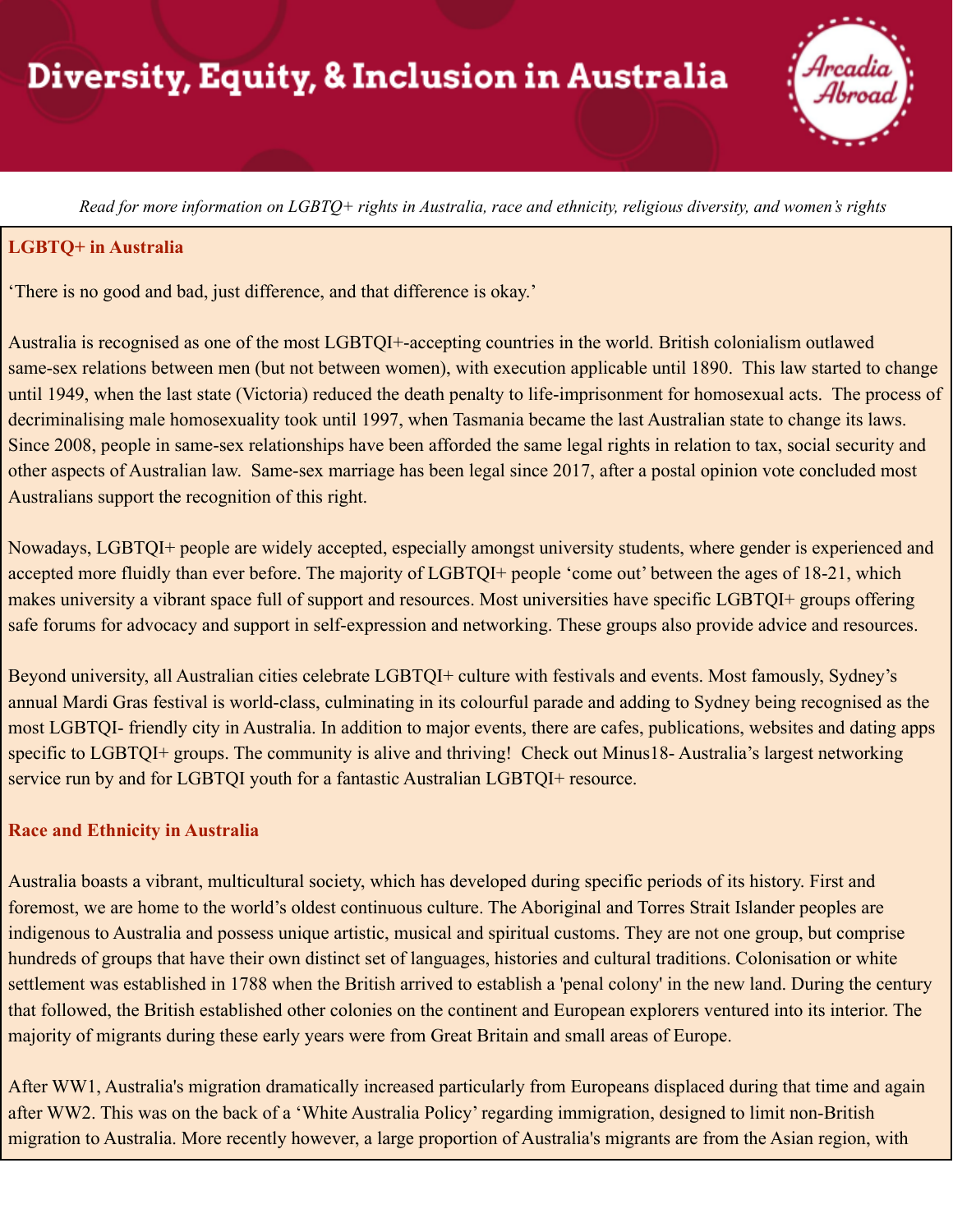

China surpassing Great Britain as Australia's primary source of permanent migrants. Assimilation of new migrants to Australia does take time, as the current Australian communities learn tolerance and understanding of these new cultures.

There have been critical steps since British occupation (often too slow)that frame the public policy for indigenous people in Australia. The 1967 Referendum where Australians voted overwhelmingly to amend the Constitution to make laws for Aboriginal people; the Mabo Case in the 1980/90's that recognised aboriginal land rights and more recently when the Federal Parliament issued a formal apology to the indigenous people for the Stolen Generation. Today prior to any formal meeting or presentation, we pay respect to our indigenous people, both past and present, by acknowledging they are the true custodians of our land.

Today, Australians identify with more than 270 ancestries. Since 1945, almost seven million people (around 30% of Australia's population today) have migrated to Australia and this rich cultural diversity is one of our greatest strengths and is central to our national identity. This identity includes an emphasis on both physical and mental achievement, which is why challenging yourself at sport is so very important to our culture. The concept of 'mateship' is also an integral component of the Australian identity, as is 'larrikinism', 'slang' language, cuisine and humour. The history of Australian comedy and our distinct Aussie humour, reflects the country's convict origins and our (somewhat) politically incorrect sense of humour.

Unlike other societies, Australia inherited no specific cuisine in the traditional sense. As the country is a 'melting pot' of cultures, Australia's history with food is very 'dynamic' and a reflection of our multicultural heritage combined with the abundance of natural resources. If you're eating out, expect to taste a fusion of cuisines, particularly from South East Asia, as they are our nearest neighbours. Don't be afraid to step out of your comfort zone and try various foods in Australia, as it provides a tangible experience to our multicultural history. Yummy.....

### **Women's Rights in Australia**

According to the Australian Human Rights Commission, "Women's rights are human rights". Australia has long been an international leader on equality and women's empowerment but there is still work to be done on achieving gender equality. In 1902, Australia became the second country to grant women the right to vote in federal elections and the first country to permit women to stand for parliament. This is one of the earliest examples of the movement towards gender equality in Australia. However, this did not include Indigenous women who were not given the right to vote until 1962. It wasn't until 1943 though that two women were elected to the Australian Parliament. Since then, a growing number of women have been elected to office and held high government positions. Most notably, Julia Gillard became Australia's first female Prime Minister in 2010. Her 2012 speech on misogyny and sexism is definitely worth a watch.

Today, women can still face violence, discrimination, barriers to leadership roles and gender pay gaps. The Sex Discrimination Act 1984 protects people from unfair treatment based on their sex, sexual orientation, gender identity, intersex status, marital or relationship status, pregnancy and breastfeeding. It also protects workers with family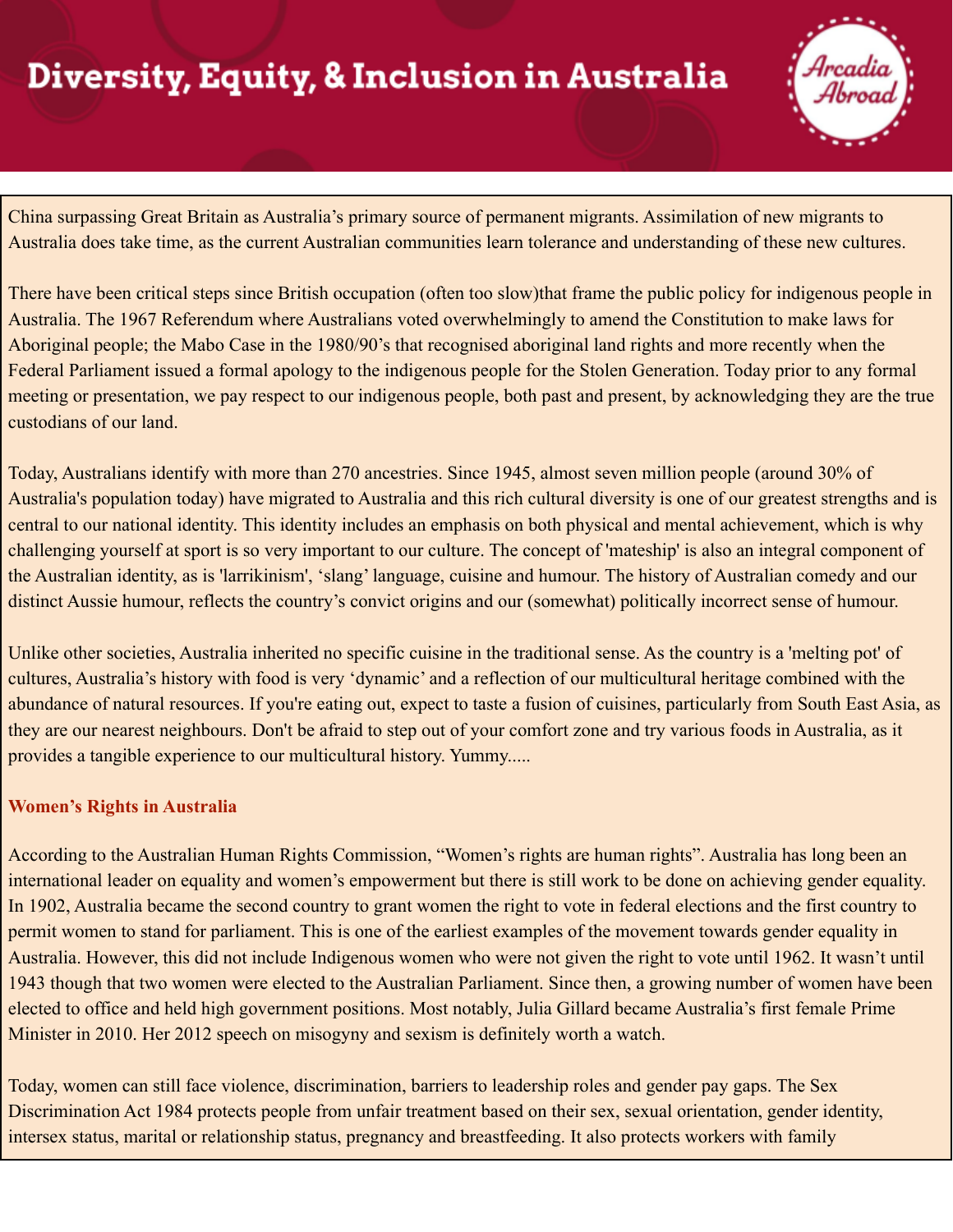

responsibilities and makes sexual harassment against the law. The Australian Government Office for Women is currently focusing on strengthening women's economic security, supporting more women into leadership positions and ensuring that women and their children are safe from violence.

While the movement towards true gender equality is progressing, some of the most notable advancements have been found in the world of sports. This includes the creation of the Australian Football League Women's competition in 2016, the biggest pay rise in the history of women's sport in Australia for women's cricket and an equal share of revenue for both the men's and women's national soccer teams.

Universities in Australia have a wide range of resources and advocacy groups on site for students. These groups focus on varying topics including women's safety, support for harassment and violence, and academic and professional mentoring. You can usually find that most universities in Australia offer Women's and Gender Studies. There is also a noticeable increase in women participating in disciplines that in the past have been dominated by men including research, law, medicine and STEM.

Overall, Australia is a safe place for women, and they have the same rights as men including equal access to the law, education, employment and health care.

### **Religious Diversity in Australia**

Australia is a secular country with a high degree of religious freedom and religious diversity, however religion is considered to be a definitive component of Australian society. For example, Australia maintains one of the highest concentrations of religious schools compared to other OECD countries.

Approximately 30% of all schools in Australia are affiliated with a religion (and 94% of their private schools).

Christianity is currently the most dominant religion with over 52% of Australians identifying with the faith but with a diverse migrant population, Australia has over 120 faiths including a large number of people who define themselves atheists. More religious diversity was seen in Australia in the 1970s after the White Australia Policy was abolished and many non-European communities were able to confidently establish their communities and in turn their beliefs.

Australia's anti-discrimination laws allow for freedom of religious belief. This can especially be found on campus at universities where religious clubs and societies have a high representation.

There are many opportunities to find a community with a religious affiliation as well as finding a place of worship that suits each individual. Studies have shown that many Australians, mainly Generation Z, are open to discussing religion and spirituality with their friends or peers which is a significant shift from older generations who do not feel as comfortable talking about the topic in public.